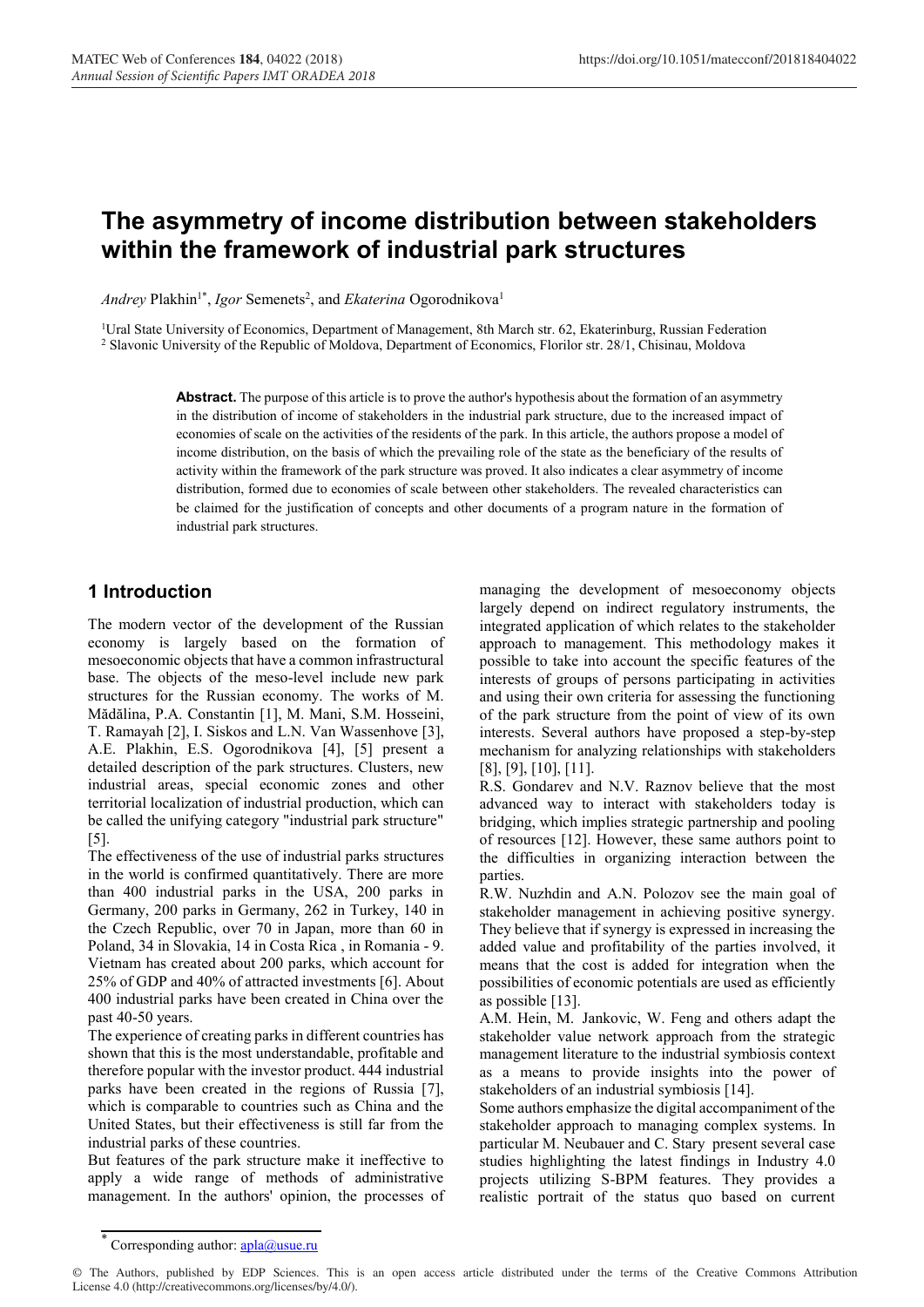findings, and outlines the future activities to be pursued in order to establish stakeholder-centred digital production systems [15].

S. Ismulyati and G. Ginting offer conceptual modeling to clarify more deeply in how connection formed by building relationship with primary stakeholder can support open innovation through co-innovating and co-creating value [16].

A review of the literature sources showed that the issues of stakeholder participation in the implementation of joint projects, as well as the distribution of revenues from their implementation to all stakeholders, are still relatively insufficiently studied.

## **2 Methods**

In several works mentioned above, one can note the manifestation of the category of "added value", which combines the use of the stakeholder approach and industrial park structures, the creation of which is aimed at obtaining external effects, including synergies.

This conclusion allows us to talk about the effectiveness of economic methods of managing the park structure, which can include mechanisms for the distribution of income or additional "added value", formed due to external effects. The distribution tools help to stimulate certain areas, primarily the development of human capital and regional infrastructure. Such tools will correspond to the adaptation principles of the stakeholder approach, which considers development through the prism of satisfying the multidirectional interests of multiple groups of influence.

To understand the subject, research authors proposed the concept of "asymmetry" reflecting the uneven distribution of income. Objects of control can be both alignment of "asymmetry" and its artificial formation. In the first case, it is possible to use the methods of institutional regulation, by creating transfer funds that redistribute income between stakeholders. In the second case, the "asymmetry" of income distribution can be an economic lever to stimulate the creation of individual infrastructure facilities, or to implement the necessary functions within the framework of the park structure.

To solve this scientific problem, the authors formed a model of income distribution among the stakeholders of the park structure (Fig. 1).

In this model, the main stakeholders of the park structure and the types of income they receive are listed. It should be noted that some of the influence groups receive income not directly, but with the mediation of direct participants in the operational process. For example, the state that regulates the distribution of tax revenues forms many aspects of the activity of the park structure.

Using this model, the initiators of the creation of an industrial park structure can justify the effectiveness of the project, attract investors and receive the appropriate support of the state as the most interested participant and the largest beneficiary.

Individual participants in turn can also see the full picture of effects taking into account the asymmetry of income distribution from joint activity.



**Fig. 1.** Model of income distribution among stakeholders of the park structure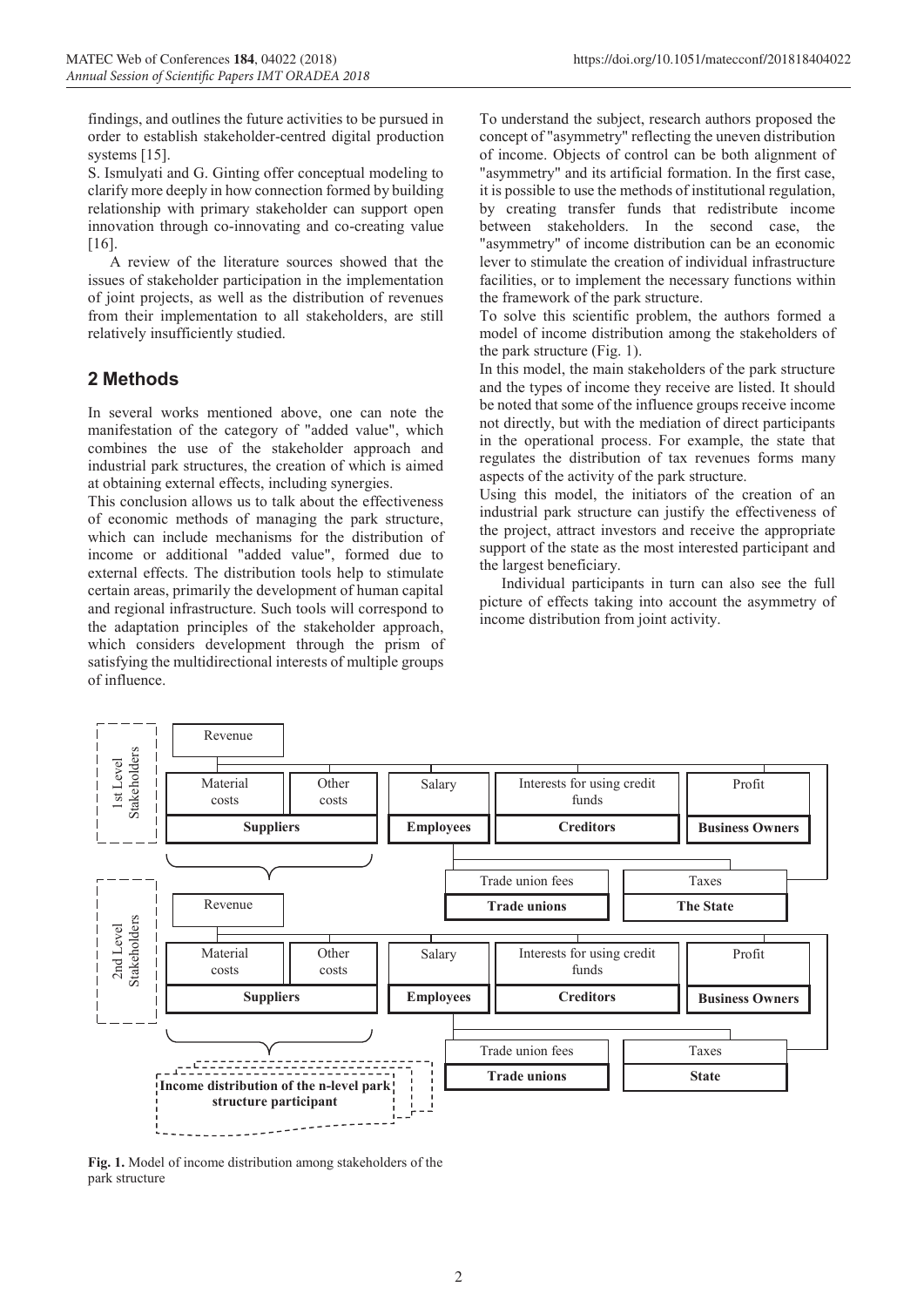## **3 Results**

As an object of research, this article selects the industrial park "Grabtsevo", the development of which is carried out in the Kaluga region of Russian Federation within the project "Development of the infrastructure of industrial parks: the formation of a cluster of production of cars and auto components".

The project also includes industrial parks "Rosva" and "Kaluga-Yug". It is in these parks that a large number of auto cluster enterprises are concentrated. At the same time, large pharmaceutical manufacturers also preferred the site in "Grabtsevo".

As of the beginning of 2016, 12 industrial parks operate in the Kaluga region, the total area of which is 7,556.5 hectares. In territory of industrial parks in aggregate carry out the activity of 94 companies-residents.

It should be noted that in recent years, the Kaluga region among the subjects of the Russian Federation demonstrates a stable growth dynamics in all important economic indicators. Large-scale modernization of the regional economy, a significant increase in labor productivity, the use of advanced production technologies and, finally, the active attraction of investments - such, according to experts, are its components of successful social and economic development. An effective system of working with investors has been created in the region. Competitive advantages among Russian regions are not only favorable geographical position and proximity to the huge capital market, but also low risks of investment, provision of tax incentives and subsidies, competitive tariffs for natural monopolies, administrative support from the state authorities of the region [17].

The analysis of the distribution of tax and customs revenues according to levels of the budgetary system indicates their disproportionality. The regional level receives only a small part of its huge investments in the creation of parks in the form of tax revenues. On average, from one ruble of costs incurred, the regional budget has returned 1.35 rubles, that is, after almost a decade, the region has reached the self-sustainability of these projects. As for the overall economic efficiency, more optimistic results are obtained here. On average, one ruble of expenses had 12.5 rubles of profit. The greatest value has a multiplier effect in the park "Grabtsevo" - 24.76 rubles. The lowest figure is observed in the park "Rosva" - 4.45 rubles [18].

Table 1 shows the dynamics of commissioning of production facilities located in the park.

As can be seen from the Table 1 on the territory of the park structure manufacturing enterprises of related activities are located, therefore, the principles of the park structure formation are observed and the object corresponds to the research objectives.

| <b>Table 1.</b> Commissioning of the main production capacities of |  |                                 |  |
|--------------------------------------------------------------------|--|---------------------------------|--|
|                                                                    |  | the industrial park "Grabtsevo" |  |

| Name of resident                      | Commissioning<br>vear | <b>Activity type</b>                                                                                                                |  |
|---------------------------------------|-----------------------|-------------------------------------------------------------------------------------------------------------------------------------|--|
| Volkswagen                            | 2015                  | manufacture of internal<br>combustion engines for cars                                                                              |  |
| Group Rus LLC                         | 2007                  | cars production                                                                                                                     |  |
| Gestamp-<br>Severstal-Kaluga<br>LLC   | 2010                  | manufacture of stamped parts<br>for car bodies                                                                                      |  |
| Benteleer<br>Automotive LLC           | 2010                  | manufacture of car suspension<br>parts                                                                                              |  |
| Raidel Automotive<br>Rus LLC          | 2010                  | manufacture of carpets for car<br>doors                                                                                             |  |
| Yapp Rus<br>Automotive<br>Systems LLC | 2011                  | production of plastic fuel tanks                                                                                                    |  |
| <b>FUIAO Glass Rus</b><br><b>LLC</b>  | 2013                  | manufacture of automobile<br>glasses                                                                                                |  |
| <b>Branch of JSC</b>                  | 2010                  | production and painting of car<br>bumpers                                                                                           |  |
| "Magna<br>Automotive Rus"             | 2016                  | construction of the second stage<br>of production facilities and<br>infrastructure of the plant for the<br>production of auto parts |  |

It is important to note that the project of the Volkswagen concern in the industrial park Grabtsevo in Kaluga has become one of the largest not only in the Kaluga region, but also in Russia. For the German company, other major automakers with a worldwide name came to the region - Volvo Trucks (a plant was built in the industrial park Kaluga-Yug), PSA Peugeot Citroen Mitsubishi (the assembly plant is located in the industrial park Rosva). In the course of the study, information was collected and summarized on the distribution of income among the main groups of stakeholders in the industrial park "Grabtsevo" (Fig. 2) [19].

As can be seen in the figure, the largest beneficiary of the project is the state, since a little less than half of the generated income goes to different levels of the budget. The collected funds go to the public sector and are channelled into the formation of the social environment and infrastructure of the region.



**Fig. 2.** Asymmetry distribution of income of stakeholders in the industrial park "Grabtsevo" 2010-2016, %